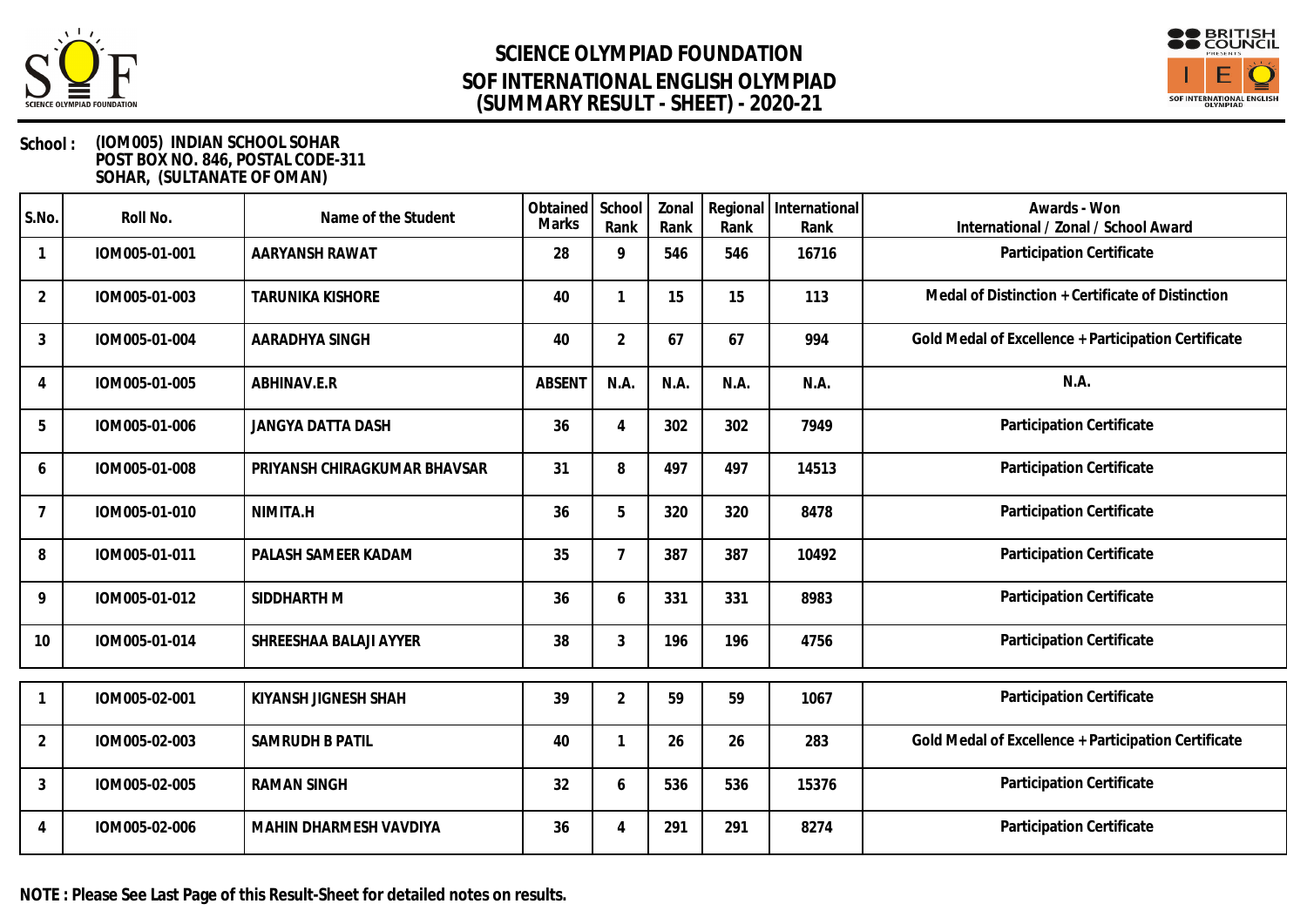



### **School : (IOM005) INDIAN SCHOOL SOHAR POST BOX NO. 846, POSTAL CODE-311 SOHAR, (SULTANATE OF OMAN)**

| S.No.          | Roll No.      | Name of the Student        | Obtained<br><b>Marks</b> | School<br>Rank | Zonal<br>Rank | Rank           | Regional   International<br>Rank | Awards - Won<br>International / Zonal / School Award                                |
|----------------|---------------|----------------------------|--------------------------|----------------|---------------|----------------|----------------------------------|-------------------------------------------------------------------------------------|
| 5              | IOM005-02-007 | <b>NANDINI SINGH</b>       | 35                       | 5              | 383           | 383            | 10512                            | Participation Certificate                                                           |
| 6              | IOM005-02-012 | ANUSHA YADAV               | 24                       | 9              | 712           | 712            | 23631                            | Participation Certificate                                                           |
| 7              | IOM005-02-013 | APURBA OJHA                | 32                       | $\overline{7}$ | 540           | 540            | 15653                            | Participation Certificate                                                           |
| 8              | IOM005-02-014 | <b>ZOYA SARDAR</b>         | 31                       | 8              | 577           | 577            | 17234                            | Participation Certificate                                                           |
| 9              | IOM005-02-015 | APOORVA ARAVIND MAIYA      | 38                       | $\mathfrak{Z}$ | 153           | 153            | 3858                             | Participation Certificate                                                           |
|                | IOM005-03-001 | MAHASHREE CHETAN JUNGIWALA | 29                       | $\overline{7}$ | 214           | 214            | 479                              | Participation Certificate                                                           |
| $\overline{2}$ | IOM005-03-002 | PRIYANSH MAHADEVWALA       | 34                       | $\mathfrak{Z}$ | 90            | 90             | 123                              | Gold Medal of Excellence + Participation Certificate                                |
| 3              | IOM005-03-003 | SHRIJITA PAL               | 30                       | 6              | 197           | 197            | 406                              | Participation Certificate                                                           |
| 4              | IOM005-03-005 | SHREEJA SEN                | 38                       |                | 9             | 9              | 9                                | Gifts Worth Rs. 500/- + Medal of Distinction + Certificate of<br><b>Distinction</b> |
| 5              | IOM005-03-008 | <b>DIVYAM MOHANTY</b>      | 38                       | $\overline{2}$ | 11            | 11             | 11                               | Gifts Worth Rs. 500/-+Medal of Distinction + Certificate of<br>Distinction          |
| 6              | IOM005-03-010 | <b>JOVAN JOSEPH</b>        | 30                       | 5              | 176           | 176            | 360                              | Participation Certificate                                                           |
| $\overline{7}$ | IOM005-03-012 | THOMAS KURIOTTU JOHN       | 32                       | $\overline{4}$ | 143           | 143            | 246                              | Participation Certificate                                                           |
|                | IOM005-04-002 | <b>AVANTHIKA SENTHIL</b>   | 35                       | $\overline{2}$ | 32            | 32             | 58                               | Gold Medal of Excellence + Participation Certificate                                |
| 2              | IOM005-04-003 | M.A.ADITHYA                | 38                       |                | 7             | $\overline{7}$ | 9                                | Gifts Worth Rs. 500/- + Medal of Distinction + Certificate of<br>Distinction        |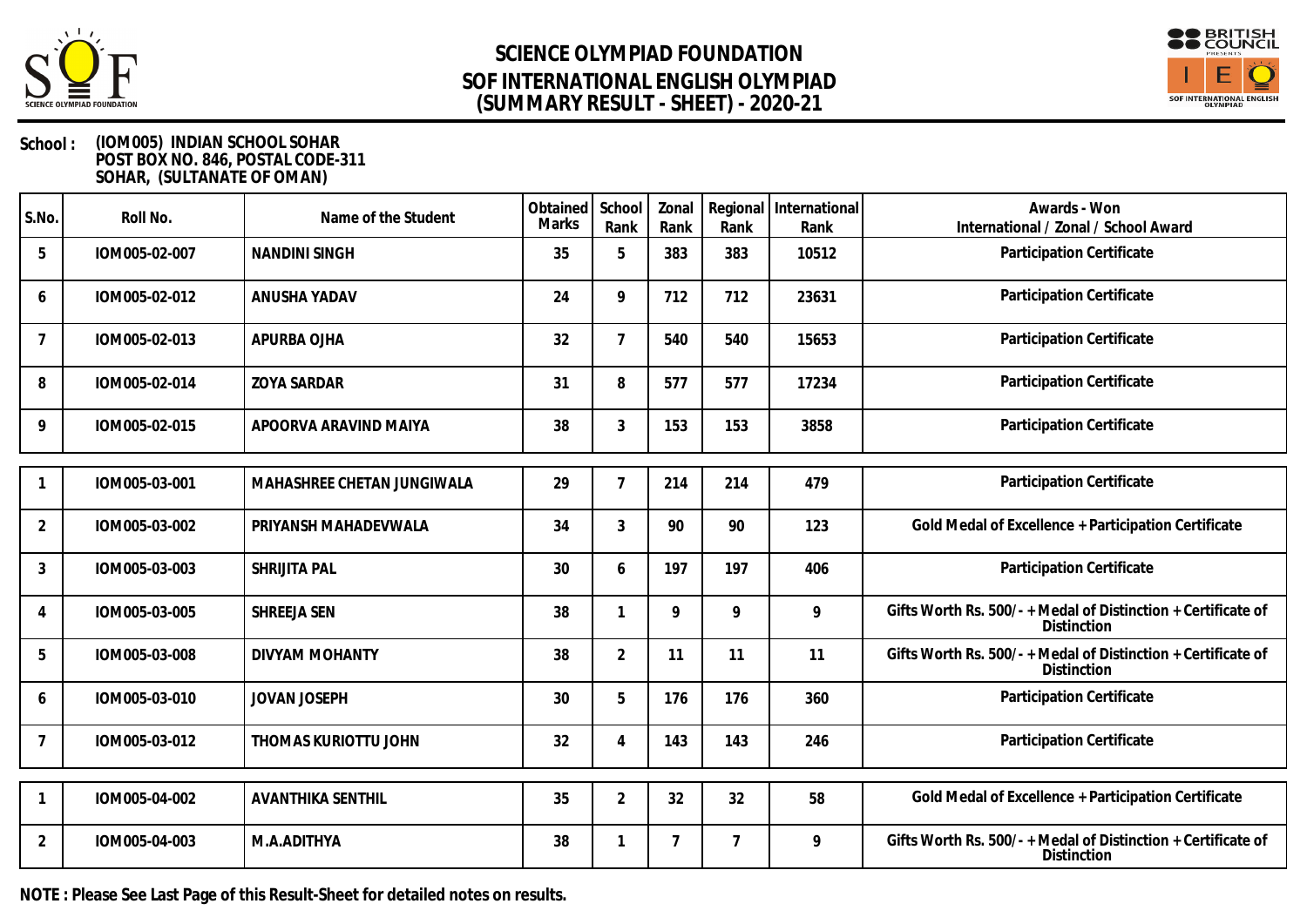



| S.No.          | Roll No.                                            | Name of the Student          | Obtained<br><b>Marks</b> | School<br>Rank | Zonal<br>Rank | Rank | Regional International<br>Rank | Awards - Won<br>International / Zonal / School Award |
|----------------|-----------------------------------------------------|------------------------------|--------------------------|----------------|---------------|------|--------------------------------|------------------------------------------------------|
| 3              | IOM005-04-004                                       | MARIA ELSA EAPEN             | 24                       | 11             | 281           | 281  | 1076                           | Participation Certificate                            |
| 4              | IOM005-04-005                                       | KAUSHIKA.V                   | 34                       | 3              | 49            | 49   | 100                            | Gold Medal of Excellence + Participation Certificate |
| 5              | IOM005-04-006                                       | SANCHI SINGH                 | 26                       | 9              | 230           | 230  | 797                            | Participation Certificate                            |
| 6              | IOM005-04-007                                       | S SUHAIR BASHA               | 22                       | 12             | 300           | 300  | 1267                           | Participation Certificate                            |
| $\overline{7}$ | IOM005-04-009                                       | <b>ANIKET SHARMA</b>         | 27                       | $\mathcal{I}$  | 205           | 205  | 662                            | Participation Certificate                            |
| 8              | IOM005-04-010                                       | AGNES LIZA EMMANUEL          | <b>ABSENT</b>            | N.A.           | N.A.          | N.A. | N.A.                           | N.A.                                                 |
| 9              | IOM005-04-011                                       | PRANAV TY                    | 18                       | 14             | 329           | 329  | 1785                           | Participation Certificate                            |
| 10             | IOM005-04-013                                       | NIVEDITA RAJASHEKAR HIREMATH | 25                       | 10             | 242           | 242  | 873                            | Participation Certificate                            |
| 11             | IOM005-04-015                                       | AADHYA SUJITH                | 20                       | 13             | 317           | 317  | 1600                           | Participation Certificate                            |
| 12             | IOM005-04-016                                       | <b>ABHINAV JITHISH</b>       | 30                       | 6              | 137           | 137  | 386                            | Participation Certificate                            |
| 13             | IOM005-04-023                                       | <b>ABHIRUP BOSE</b>          | 27                       | 8              | 219           | 219  | 701                            | Participation Certificate                            |
| 14             | IOM005-04-026                                       | <b>AYSHA MINHAJ</b>          | 30                       | 5              | 130           | 130  | 373                            | Participation Certificate                            |
| 15             | Original - ZN5000-04-348<br>Revised - IOM005-04-027 | THEERAJ MURUGAN              | 32                       | $\overline{4}$ | 91            | 91   | 223                            | Gold Medal of Excellence + Participation Certificate |
|                | IOM005-05-002                                       | ANIKA.S.NAIR                 | 43                       | 3              | 221           | 221  | 857                            | Participation Certificate                            |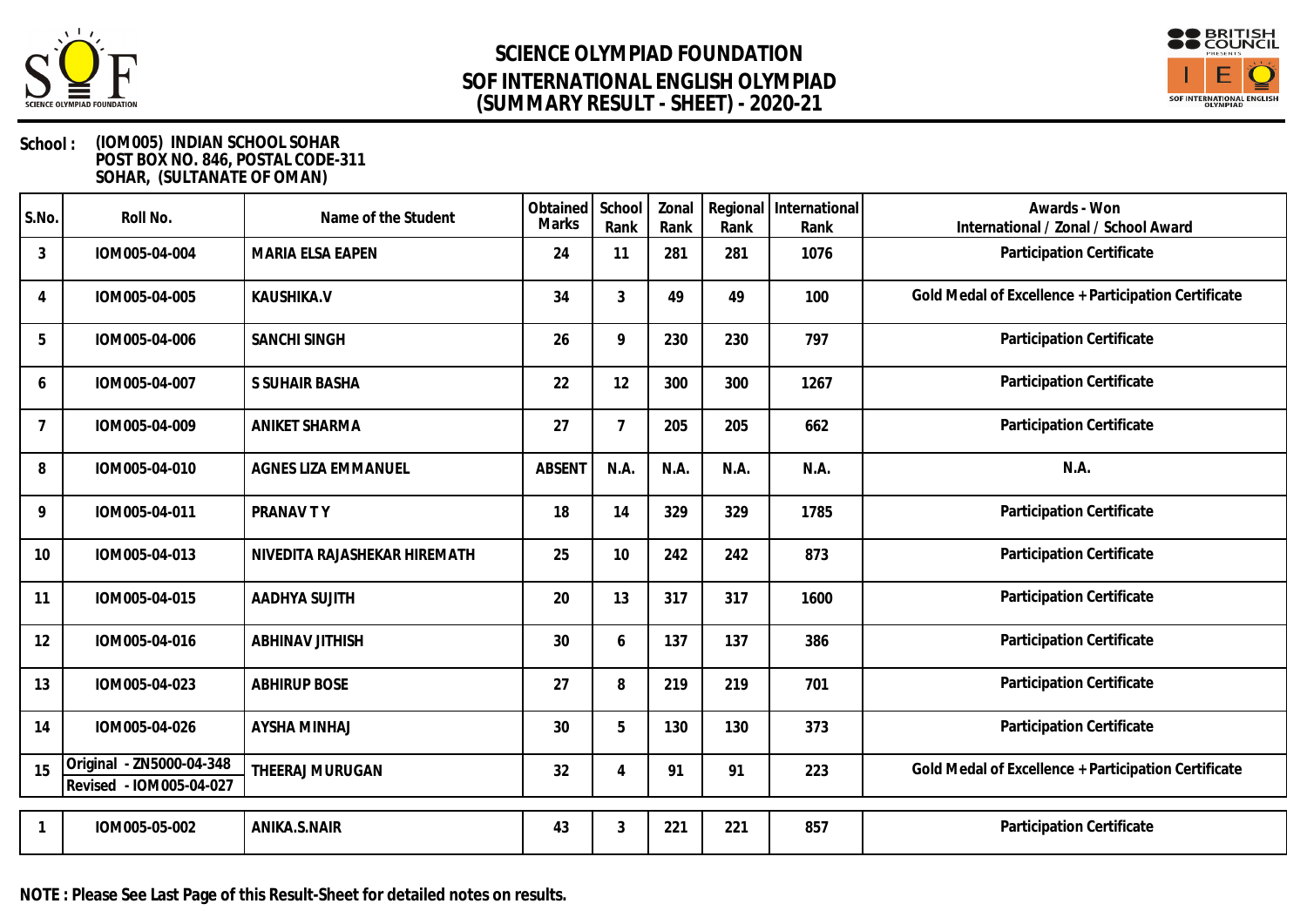



| S.No.          | Roll No.      | Name of the Student     | Obtained<br>Marks | School<br>Rank | Zonal<br>Rank | Rank | Regional   International<br>Rank | Awards - Won<br>International / Zonal / School Award |
|----------------|---------------|-------------------------|-------------------|----------------|---------------|------|----------------------------------|------------------------------------------------------|
| $\overline{2}$ | IOM005-05-005 | <b>AVANEESH GUPTA</b>   | 50                |                | 76            | 76   | 232                              | Gold Medal of Excellence + Participation Certificate |
| $\mathfrak{Z}$ | IOM005-05-007 | <b>ARYAN SAJEEV</b>     | 47                | $\overline{2}$ | 130           | 130  | 455                              | Participation Certificate                            |
| 4              | IOM005-05-012 | <b>MAHI SUNIL PATIL</b> | 36                | 7              | 346           | 346  | 1628                             | Participation Certificate                            |
| 5              | IOM005-05-015 | <b>VISHARAD KHARE</b>   | 42                | 4              | 225           | 225  | 904                              | Participation Certificate                            |
| 6              | IOM005-05-018 | <b>VENYA KHARE</b>      | 41                | 5              | 244           | 244  | 984                              | Participation Certificate                            |
| $\overline{7}$ | IOM005-05-019 | NIVETHITHA BALAJI       | 39                | 6              | 296           | 296  | 1295                             | Participation Certificate                            |
|                | IOM005-06-004 | SARISHA GUPTA           | 39                | $\overline{7}$ | 247           | 247  | 1273                             | Participation Certificate                            |
| $\overline{2}$ | IOM005-06-005 | SHAURYAVIR SINGH        | 44                | 5              | 164           | 164  | 698                              | Participation Certificate                            |
| 3              | IOM005-06-006 | <b>SAYAN PAL</b>        | 30                | 11             | 327           | 327  | 2367                             | Participation Certificate                            |
| $\overline{4}$ | IOM005-06-007 | PRITHIKA KISHORE        | 49                | 3              | 90            | 90   | 297                              | Gold Medal of Excellence + Participation Certificate |
| 5              | IOM005-06-008 | YASHASWINI JAIN         | 34                | 10             | 298           | 298  | 1848                             | Participation Certificate                            |
| 6              | IOM005-06-009 | YASHAS P                | 38                | 8              | 253           | 253  | 1305                             | Participation Certificate                            |
| $\overline{7}$ | IOM005-06-013 | SHRABASTI SEN           | 56                |                | 13            | 13   | 28                               | Medal of Distinction + Certificate of Distinction    |
| 8              | IOM005-06-014 | <b>GEORGE EMMANUEL</b>  | <b>ABSENT</b>     | N.A.           | N.A.          | N.A. | N.A.                             | N.A.                                                 |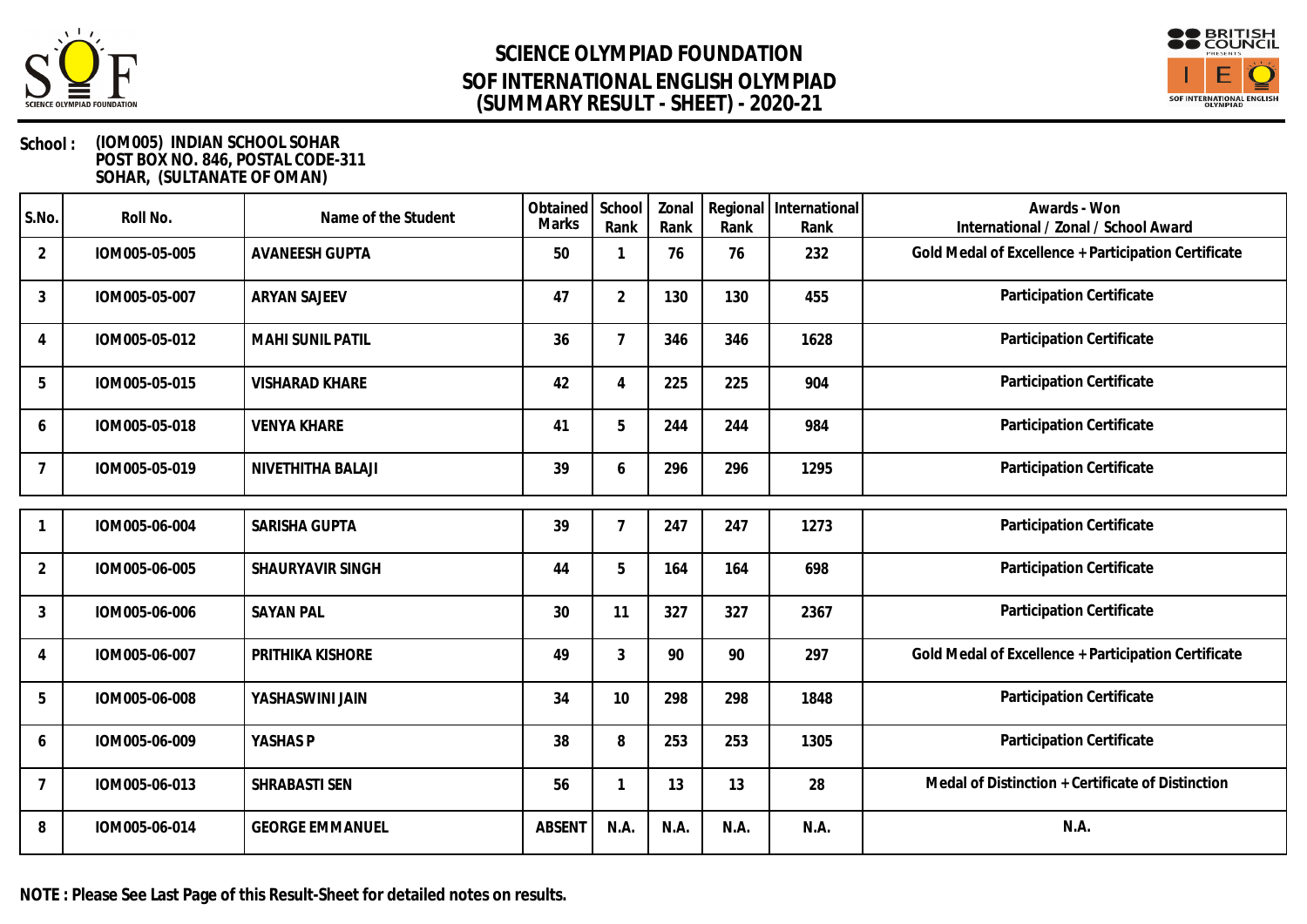



### **School : (IOM005) INDIAN SCHOOL SOHAR POST BOX NO. 846, POSTAL CODE-311 SOHAR, (SULTANATE OF OMAN)**

| S.No.          | Roll No.      | Name of the Student        | Obtained<br><b>Marks</b> | School<br>Rank | Zonal<br>Rank | Regional<br>Rank | International<br>Rank | Awards - Won<br>International / Zonal / School Award |
|----------------|---------------|----------------------------|--------------------------|----------------|---------------|------------------|-----------------------|------------------------------------------------------|
| 9              | IOM005-06-019 | <b>SUREPALLY TEJUS</b>     | 50                       | $\overline{2}$ | 76            | 76               | 246                   | Gold Medal of Excellence + Participation Certificate |
| 10             | IOM005-06-020 | SHARADA DATTA KUNTAMUKKALA | <b>ABSENT</b>            | N.A.           | N.A.          | N.A.             | N.A.                  | N.A.                                                 |
| 11             | IOM005-06-023 | <b>NALINI BABURAJ</b>      | 45                       | $\overline{4}$ | 156           | 156              | 629                   | Gold Medal of Excellence + Participation Certificate |
| 12             | IOM005-06-024 | <b>ANUSHREE POLAI</b>      | 38                       | 9              | 261           | 261              | 1366                  | Participation Certificate                            |
| 13             | IOM005-06-027 | <b>BHAAVIK SAIBHUVIS</b>   | 39                       | 6              | 246           | 246              | 1269                  | Participation Certificate                            |
|                | IOM005-07-001 | SANJITA SELVAKUMAR         | 33                       | 16             | 253           | 253              | 2018                  | Participation Certificate                            |
| $\overline{2}$ | IOM005-07-002 | DIVISHA SHRIVASTAVA        | 45                       | $\overline{7}$ | 129           | 129              | 586                   | Participation Certificate                            |
| 3              | IOM005-07-003 | ANUGYA MANDAL              | 49                       | $\overline{2}$ | 71            | 71               | 302                   | Gold Medal of Excellence + Participation Certificate |
| 4              | IOM005-07-004 | NIVED ANOOP NAIR           | 44                       | 9              | 148           | 148              | 714                   | Participation Certificate                            |
| 5              | IOM005-07-007 | SRUTHI HARIKUMAR PILLAI    | 51                       |                | 48            | 48               | 188                   | Gold Medal of Excellence + Participation Certificate |
| 6              | IOM005-07-008 | <b>RISHUL MANGLA</b>       | 43                       | 10             | 153           | 153              | 750                   | Participation Certificate                            |
| $\overline{7}$ | IOM005-07-009 | <b>VISHNU HARI</b>         | 47                       | 5              | 103           | 103              | 461                   | Participation Certificate                            |
| 8              | IOM005-07-010 | SHAURYA BEHERA             | 41                       | 13             | 182           | 182              | 984                   | Participation Certificate                            |
| 9              | IOM005-07-011 | <b>SAILI BEHERA</b>        | 40                       | 14             | 196           | 196              | 1119                  | Participation Certificate                            |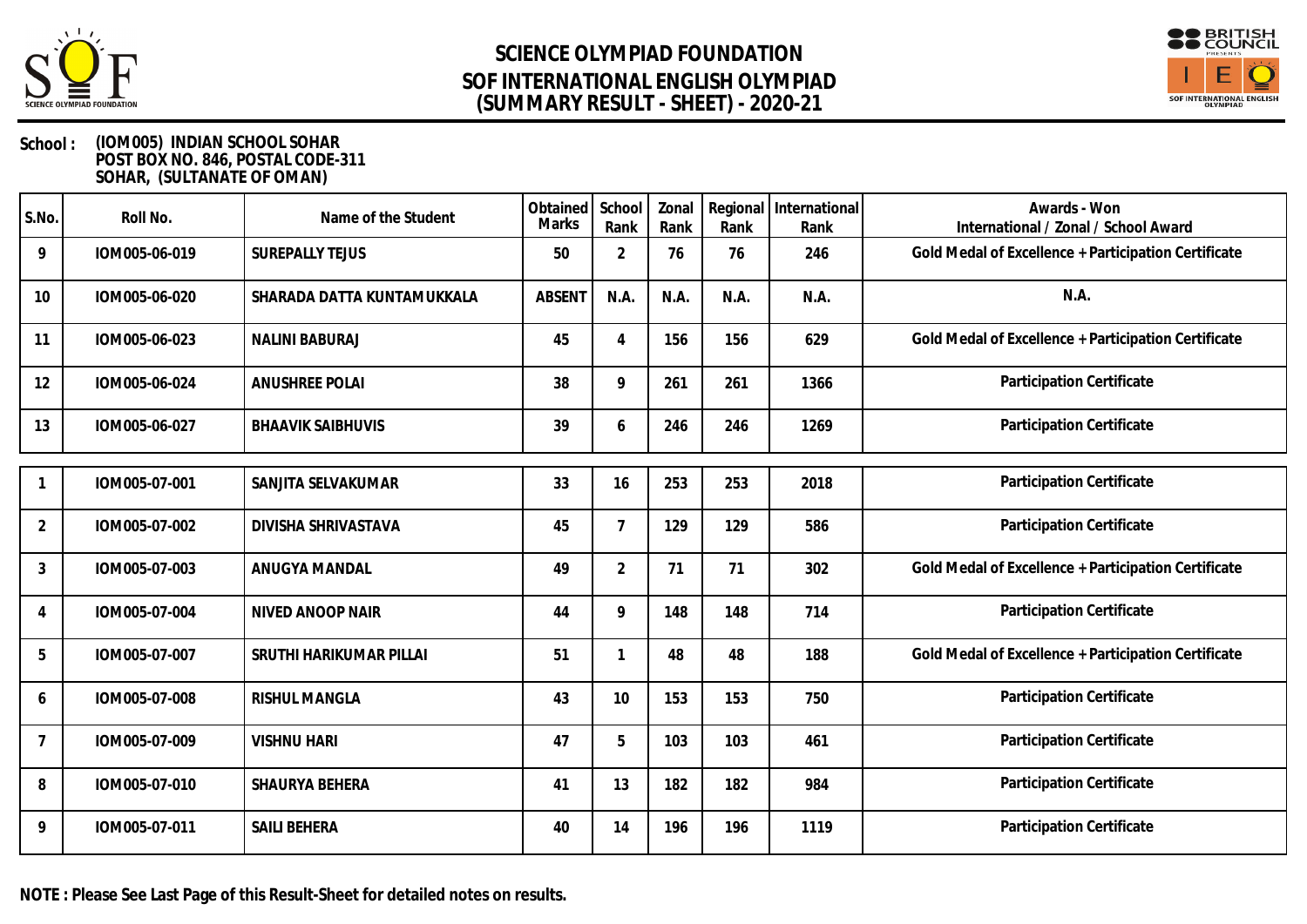



### **School : (IOM005) INDIAN SCHOOL SOHAR POST BOX NO. 846, POSTAL CODE-311 SOHAR, (SULTANATE OF OMAN)**

| S.No.          | Roll No.      | Name of the Student           | Obtained<br>Marks | School<br>Rank | Zonal<br>Rank | Rank | Regional   International<br>Rank | Awards - Won<br>International / Zonal / School Award                                |
|----------------|---------------|-------------------------------|-------------------|----------------|---------------|------|----------------------------------|-------------------------------------------------------------------------------------|
| 10             | IOM005-07-012 | PRANAYA TP                    | 47                | 6              | 109           | 109  | 471                              | Participation Certificate                                                           |
| 11             | IOM005-07-013 | AANYA RAWAT                   | 48                | $\overline{4}$ | 92            | 92   | 397                              | Participation Certificate                                                           |
| 12             | IOM005-07-014 | <b>ELRICK PEREIRA</b>         | 45                | 8              | 138           | 138  | 621                              | Participation Certificate                                                           |
| 13             | IOM005-07-015 | SINJINI SINHABABU             | 42                | 12             | 177           | 177  | 914                              | Participation Certificate                                                           |
| 14             | IOM005-07-016 | <b>VEDI YADAV</b>             | 35                | 15             | 241           | 241  | 1751                             | Participation Certificate                                                           |
| 15             | IOM005-07-018 | GOWRI.S.S                     | 42                | 11             | 173           | 173  | 909                              | Participation Certificate                                                           |
| 16             | IOM005-07-019 | ZACHARIAH KURIOTTU JOHN       | 49                | 3              | 72            | 72   | 306                              | Gold Medal of Excellence + Participation Certificate                                |
|                | IOM005-08-001 | <b>LUVYA P SHETTY</b>         | 45                | 8              | 116           | 116  | 541                              | Participation Certificate                                                           |
|                |               |                               |                   |                |               |      |                                  |                                                                                     |
| $\overline{2}$ | IOM005-08-003 | KARPAGA VARSHENI              | 48                | $\overline{7}$ | 76            | 76   | 320                              | Participation Certificate                                                           |
| 3              | IOM005-08-004 | <b>MADHAV KRISHNA</b>         | 52                | $\overline{4}$ | 30            | 30   | 132                              | Gold Medal of Excellence + Participation Certificate                                |
| 4              | IOM005-08-006 | SIRI B PATIL                  | 55                | $\overline{2}$ | 11            | 11   | 42                               | Medal of Distinction + Certificate of Distinction                                   |
| 5              | IOM005-08-007 | SHREYA PACKIRISAMY            | 56                |                | 9             | 9    | 29                               | Gifts Worth Rs. 500/- + Medal of Distinction + Certificate of<br><b>Distinction</b> |
| 6              | IOM005-08-008 | <b>VARSHNEY GANESH LAKADE</b> | 35                | 11             | 229           | 229  | 1610                             | Participation Certificate                                                           |
| $\overline{7}$ | IOM005-08-009 | YASH BHASKARKUMAR SHETH       | 43                | 10             | 141           | 141  | 702                              | Participation Certificate                                                           |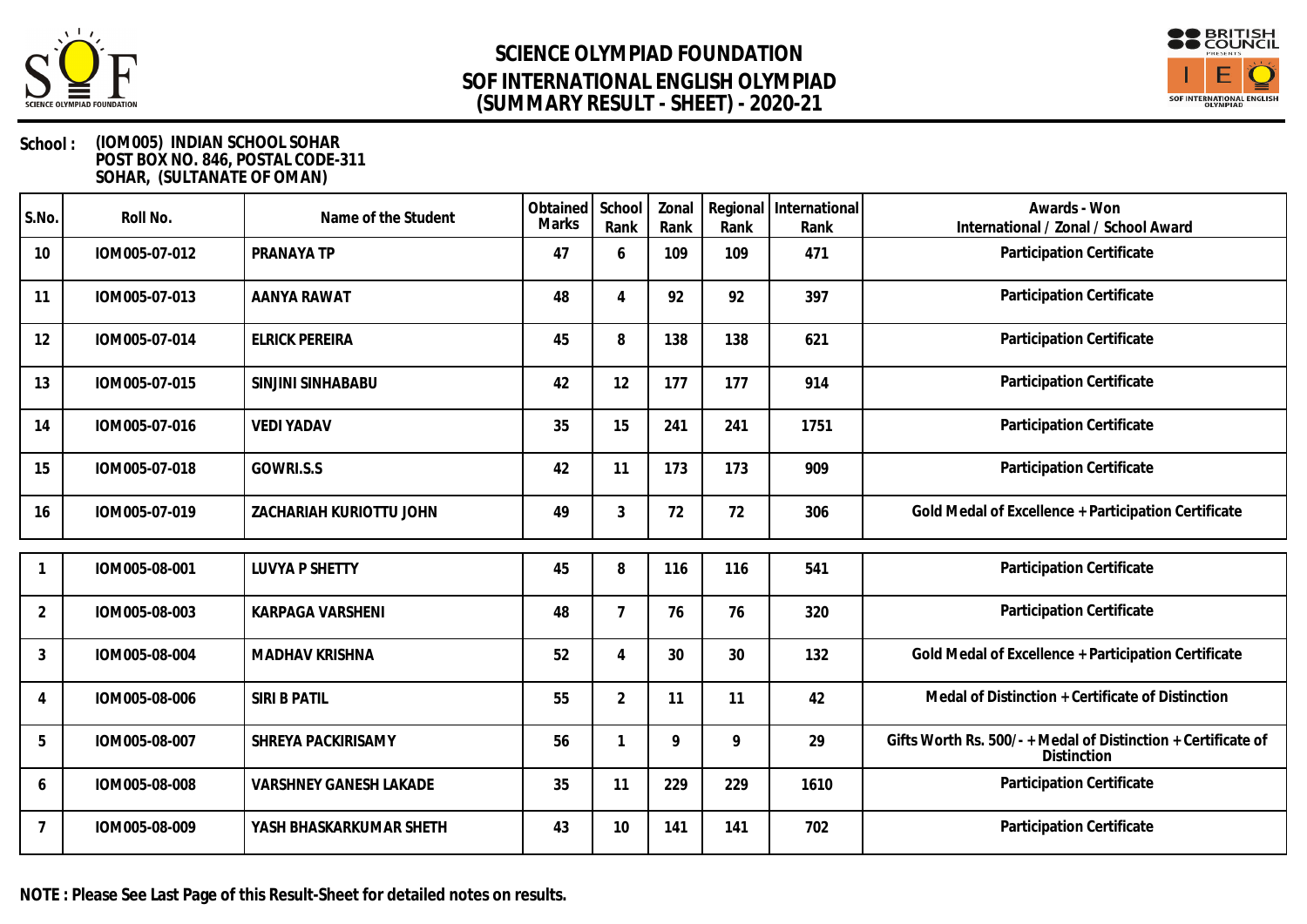



### **School : (IOM005) INDIAN SCHOOL SOHAR POST BOX NO. 846, POSTAL CODE-311 SOHAR, (SULTANATE OF OMAN)**

| S.No.          | Roll No.      | Name of the Student     | Obtained<br><b>Marks</b> | School<br>Rank            | Zonal<br>Rank  | Regional<br>Rank | International<br>Rank | Awards - Won<br>International / Zonal / School Award                                    |
|----------------|---------------|-------------------------|--------------------------|---------------------------|----------------|------------------|-----------------------|-----------------------------------------------------------------------------------------|
| 8              | IOM005-08-010 | DHRUV CHOKSHI           | 52                       | 5                         | 31             | 31               | 133                   | Gold Medal of Excellence + Participation Certificate                                    |
| 9              | IOM005-08-011 | NITINKISOR RAJESH KUMAR | 51                       | 6                         | 45             | 45               | 179                   | Participation Certificate                                                               |
| 10             | IOM005-08-017 | <b>CLITUS COLACO</b>    | 45                       | 9                         | 117            | 117              | 544                   | Participation Certificate                                                               |
| 11             | IOM005-08-019 | SOUMIL GUPTA            | 52                       | 3                         | 27             | 27               | 113                   | Gold Medal of Excellence + Participation Certificate                                    |
| 12             | IOM005-08-022 | SAJAL KUMAR PAL         | 33                       | 12                        | 235            | 235              | 1816                  | Participation Certificate                                                               |
|                | IOM005-09-001 | YASHITA SINGH           | 43                       | 5                         | 84             | 84               | 541                   | Participation Certificate                                                               |
| 2              | IOM005-09-004 | HANSINI CHETAN SALIAN   | 53                       |                           | 17             | 17               | 76                    | Medal of Distinction + Certificate of Distinction                                       |
| 3              | IOM005-09-005 | JOHN EMMANUEL           | 48                       | $\boldsymbol{\varLambda}$ | 52             | 52               | 266                   | Participation Certificate                                                               |
| 4              | IOM005-09-006 | <b>ULLASH P</b>         | 36                       | 6                         | 128            | 128              | 1091                  | Participation Certificate                                                               |
| 5              | IOM005-09-008 | PAVAN NAMBIAR           | 49                       | $\overline{2}$            | 47             | 47               | 225                   | Gold Medal of Excellence + Participation Certificate                                    |
| 6              | IOM005-09-010 | <b>NALAN BABURAJ</b>    | 48                       | $\overline{4}$            | 52             | 52               | 266                   | Participation Certificate                                                               |
|                | IOM005-09-013 | <b>AMAN SAJI</b>        | 48                       | 3                         | 51             | 51               | 264                   | Participation Certificate                                                               |
|                | IOM005-10-001 | <b>SWATI RAJESH</b>     | 52                       | 6                         | 32             | 32               | 114                   | Gold Medal of Excellence + Participation Certificate                                    |
| $\overline{2}$ | IOM005-10-002 | MEGHNA JAYAKUMAR        | 58                       | $\overline{2}$            | $\mathfrak{Z}$ | 3                | 8                     | Gifts Worth Rs. 1000/- + Zonal Bronze Medal + Certificate of<br><b>Zonal Excellence</b> |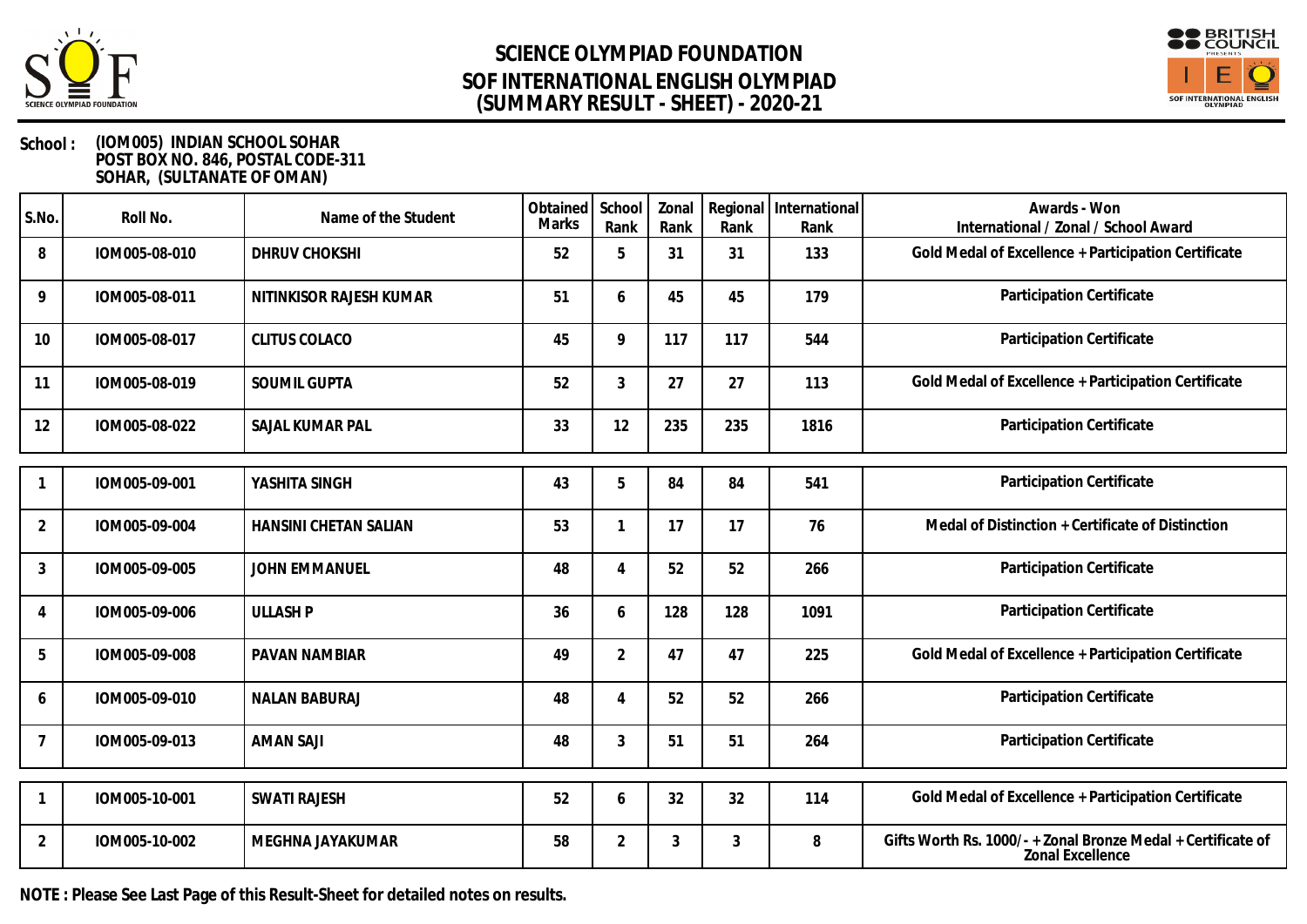



### **School : (IOM005) INDIAN SCHOOL SOHAR POST BOX NO. 846, POSTAL CODE-311 SOHAR, (SULTANATE OF OMAN)**

| S.No.          | Roll No.                                            | Name of the Student       | Obtained School<br><b>Marks</b> | Rank           | Zonal<br>Rank | Rank           | Regional   International<br>Rank | Awards - Won<br>International / Zonal / School Award                                |
|----------------|-----------------------------------------------------|---------------------------|---------------------------------|----------------|---------------|----------------|----------------------------------|-------------------------------------------------------------------------------------|
| $\mathbf{3}$   | IOM005-10-004                                       | <b>ROSHMIT MANDAL</b>     | 53                              | 4              | 23            | 23             | 84                               | Medal of Distinction + Certificate of Distinction                                   |
| 4              | IOM005-10-005                                       | <b>ADVAIT NAIR</b>        | 53                              | 5              | 24            | 24             | 85                               | Medal of Distinction + Certificate of Distinction                                   |
| 5              | IOM005-10-007                                       | <b>SHARON SUJAN</b>       | 55                              | $\mathfrak{Z}$ | 15            | 15             | 44                               | Medal of Distinction + Certificate of Distinction                                   |
| 6              | IOM005-10-009                                       | PAKHI GOLYAN              | 47                              | 8              | 64            | 64             | 329                              | Participation Certificate                                                           |
| $\overline{7}$ | IOM005-10-010                                       | KRITHYAA VIJAYANAND       | 58                              |                | 2             | 2              | 5                                | Gifts Worth Rs. 1000/- + Zonal Silver Medal + Certificate of Zonal<br>Excellence    |
| 8              | IOM005-10-012                                       | <b>PANSHUL HUMAD</b>      | <b>ABSENT</b>                   | N.A.           | N.A.          | N.A.           | N.A.                             | N.A.                                                                                |
| $\mathsf{Q}$   | Original - ZN6000-10-114<br>Revised - IOM005-10-013 | <b>KUSHAL</b>             | 48                              | $\overline{7}$ | 54            | 54             | 267                              | Participation Certificate                                                           |
|                | IOM005-11-001                                       | <b>ANSHITHA FICEL</b>     | 58                              |                | 4             | $\overline{4}$ | 5                                | Gifts Worth Rs. 1000/-+Zonal Gold Medal + Certificate of Zonal<br>Excellence        |
| 2              | IOM005-11-005                                       | PRANJAL GUPTA             | 58                              | $\overline{2}$ | 5             | 5              | $\overline{7}$                   | Gifts Worth Rs. 1000/- + Zonal Silver Medal + Certificate of Zonal<br>Excellence    |
| 3              | IOM005-11-006                                       | <b>VIBHAVAN SAIBUVIS</b>  | 51                              | 4              | 25            | 25             | 130                              | Medal of Distinction + Certificate of Distinction                                   |
| 4              | IOM005-11-008                                       | M. SAI GAYATHRI           | <b>ABSENT</b>                   | N.A.           | N.A.          | N.A.           | N.A.                             | N.A.                                                                                |
| 5              | IOM005-11-010                                       | <b>OJAS GOLYAN</b>        | 55                              | $\mathfrak{Z}$ | 12            | 12             | 37                               | Gifts Worth Rs. 500/- + Medal of Distinction + Certificate of<br><b>Distinction</b> |
|                | IOM005-12-001                                       | MRIDULA HARIKUMAR PILLAI  | 46                              | 2              | 33            | 33             | 327                              | Participation Certificate                                                           |
| 2              | IOM005-12-002                                       | <b>GRIFFY LARAN ARCHE</b> | 47                              |                | 26            | 26             | 288                              | Medal of Distinction + Certificate of Distinction                                   |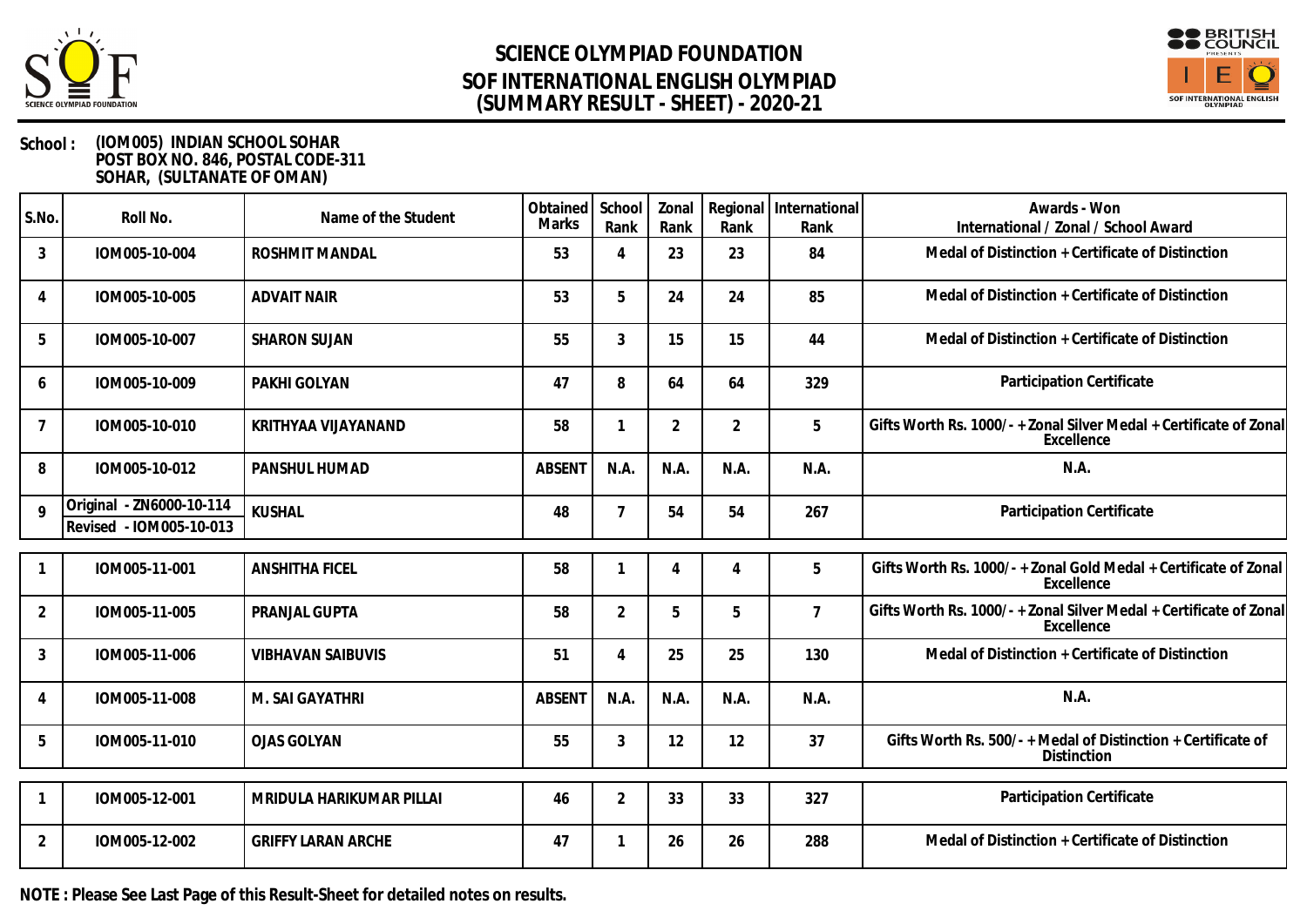



| S.No. | .Jll No<br>- ROT | $\ddot{\phantom{1}}$<br>Namel<br>Student<br>$\sim$ of the $\sim$ | Obtainer | -School | <i>L</i> onal | l Regiona | Internationa | Won<br>Awards                                        |
|-------|------------------|------------------------------------------------------------------|----------|---------|---------------|-----------|--------------|------------------------------------------------------|
|       |                  | $\cdot$                                                          | Marks    | Rank    | Rank          | Rank      | Rank         | School<br>Award<br><b>Zonal</b><br>rnationa<br>Intei |